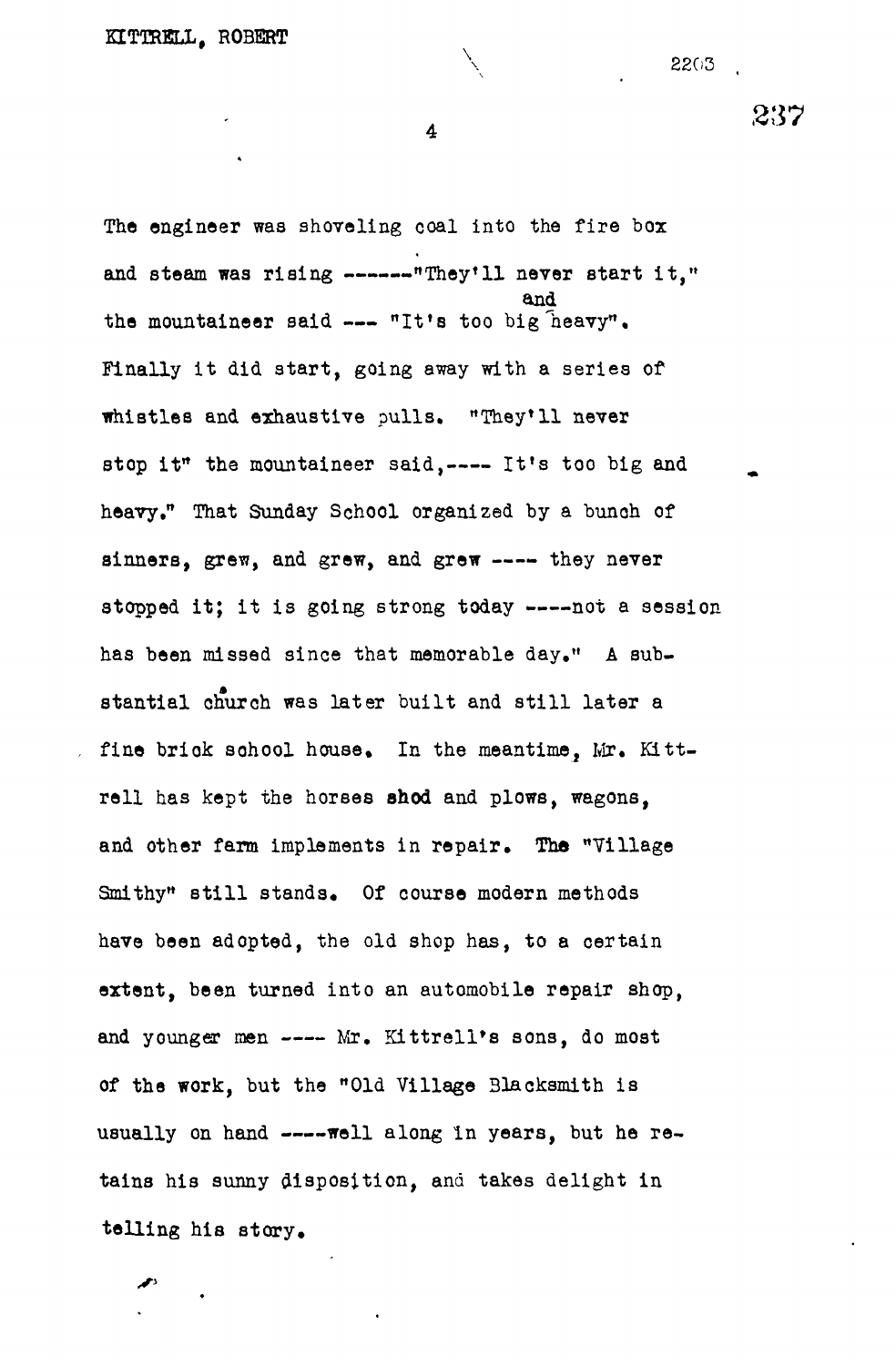$\lambda$ 

5

His daughter, Mattie, than a babe in arms,  $\left\{ \begin{array}{c} 1 & 1 \\ 1 & 1 \end{array} \right\}$ is now the.wife of Kdgar Riggs, brother of the famous Play-wright, Lynn Riggs, and has a nice home on one of the principal resident streets at Claremore.

Mr. Kittrell was well acquainted with Alfred Foyil, the man who founded the town which bears his name. He says Mr. Foyil was a fine old gentleman, but eooentrio. The story, as gathered, is something like this; Alfred Foyil, a native of the state of Georgia, enlisted in the Confederate Army when a very young man and served until the strife was ended ---finding himself stranded at Fort Smith, Arkansas,, a husky young man, ragged and down at the heel" but industrious and ambitious. Not being able to find a position, he got a job ohopping cotton over in the Cherokee Kation, a few miles south from the present city of Sallisaw, in what is now Sequoyah County. In due time he met a girl ---- a pretty little Cherokee girl, Miss Charlotte Choate. In a few months she became his wife and they began life in a log cabin on the banks of the Arkansas River. Working together they "cleared up" a few acres of fertile land and

**,.22M 238**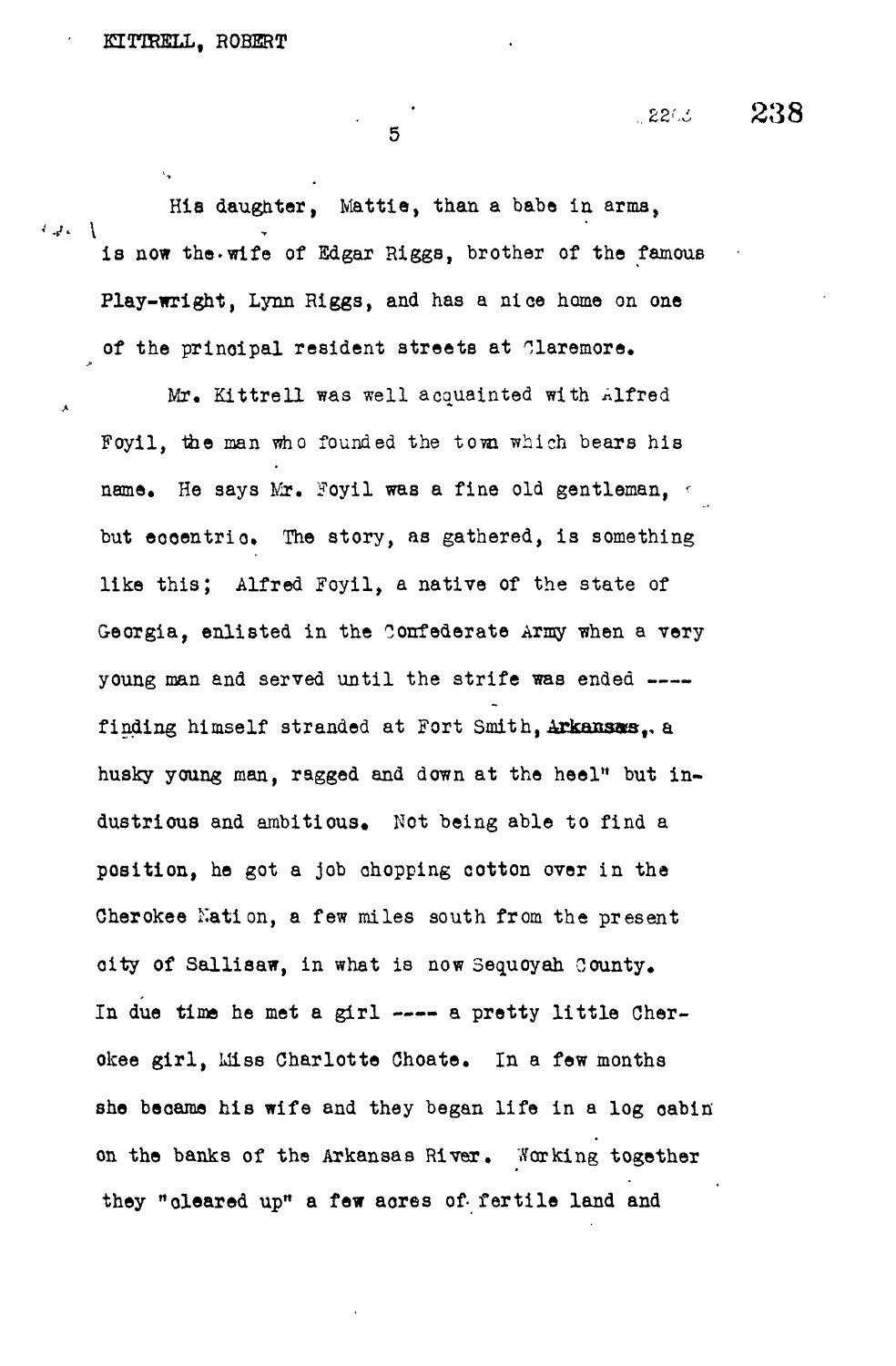6

**i**

proceeded to "make a crop". Wild animals were plentiful—game, such as squirrels, quails, eto, which were easy to find, while fishing was all that the heart could ask for. They lived bountifully, but groceries --- sugar, coffee, salt, soda, etc, had to be procured from Fort Smith, fifteen or twenty miles down the river. Being resourceful, and out of money, Mr. Foyil saved the skins of the wild animals he caught, as well as such of the flesh that was marketable, loaded the same into a boat and went down the river on a trading expedition. Fort Smith merchants had market for his products and would trade merchandise for them. It was a real man's job poling and rowing a loaded boat up the river to his young wife and their humble little home, but in due time he made the grade and things went merrily on----it was only a log cabin but the little Indian wife liked it and the "heap of living"thereim made it a home, a real happy home for him.

But he went on with his hunting and fishing when not busy in his "crops" and other trips to Fort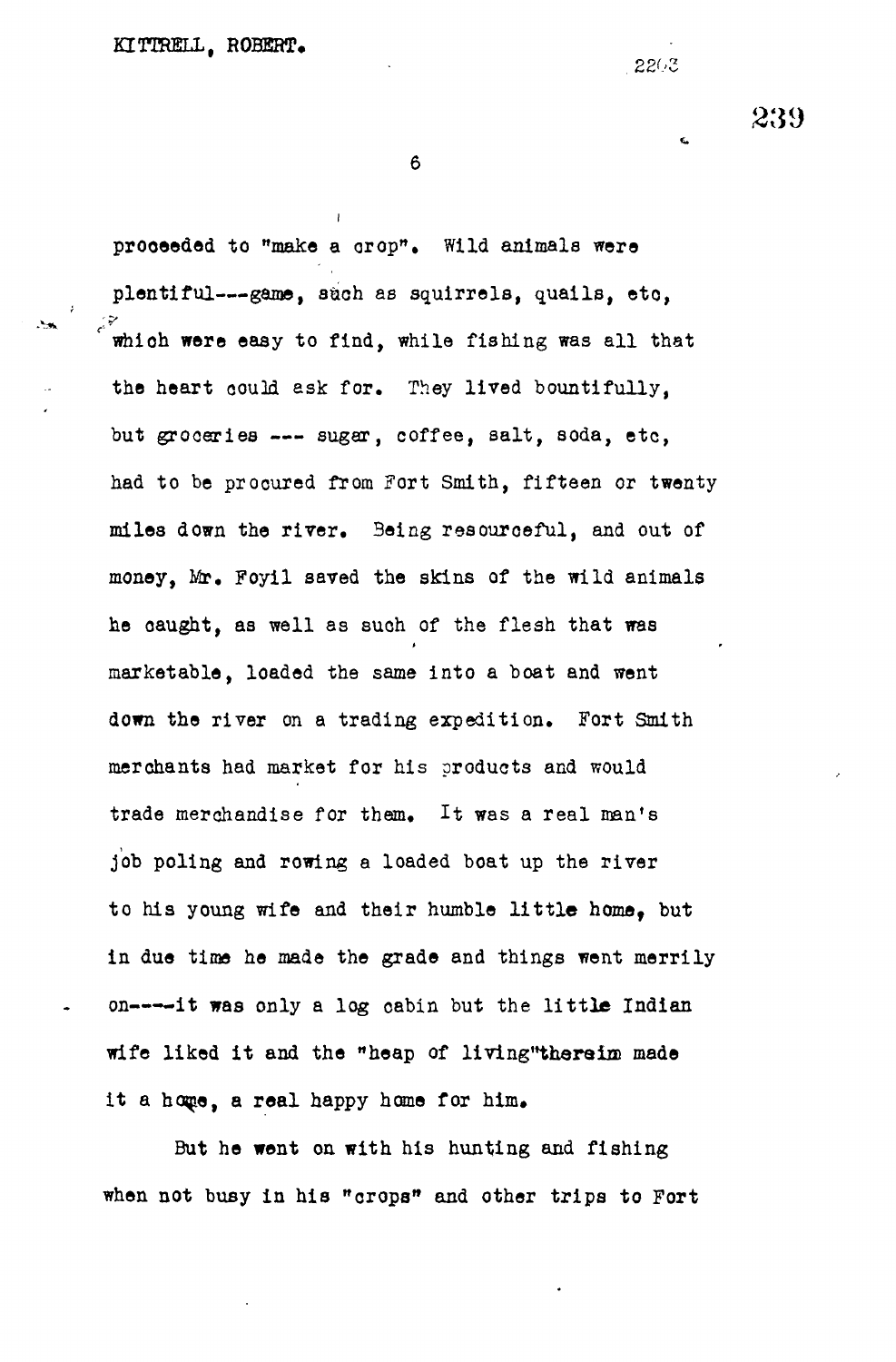$/22(3)$ 

**7 --** *&4Q*

**Smith' followed. The Foyil family soon had a surplus of grooefies and their neighbors wanted to buy, rather than make trips to the oity, thus the** little home became a "country store" --- the wife **trading with or selling to the neighbors, while Alfred went on with his farming, hunting, and fish**ing. In a year or two a small two-room store build**ing was ©rooted near-by and to meet the demands, Mr. Foyil induoed an old-time dootor and a blaok**smith to locate near his store. They all prospered **and a Post Office, oalled "Red Lands" was established with Mr. Foyil as Post Master.**

Ten years later Mr. Foyil sold his possessions **on the banks of the Arkansas to a man named Hayes for fifteen thousand dollars. He then visited** Claremore ----that in 1888----and proceeded to look **the country over, hoping to establish a ranoh. He** selected the site where the town of Fcyil now stands **and bought the holdings of the original settler Thomas F«, Ward, a Cherokee oitizen now gone to his reward, but whose widow,"Aunt Lizzie" Ward, stil l lires in that oommunity.**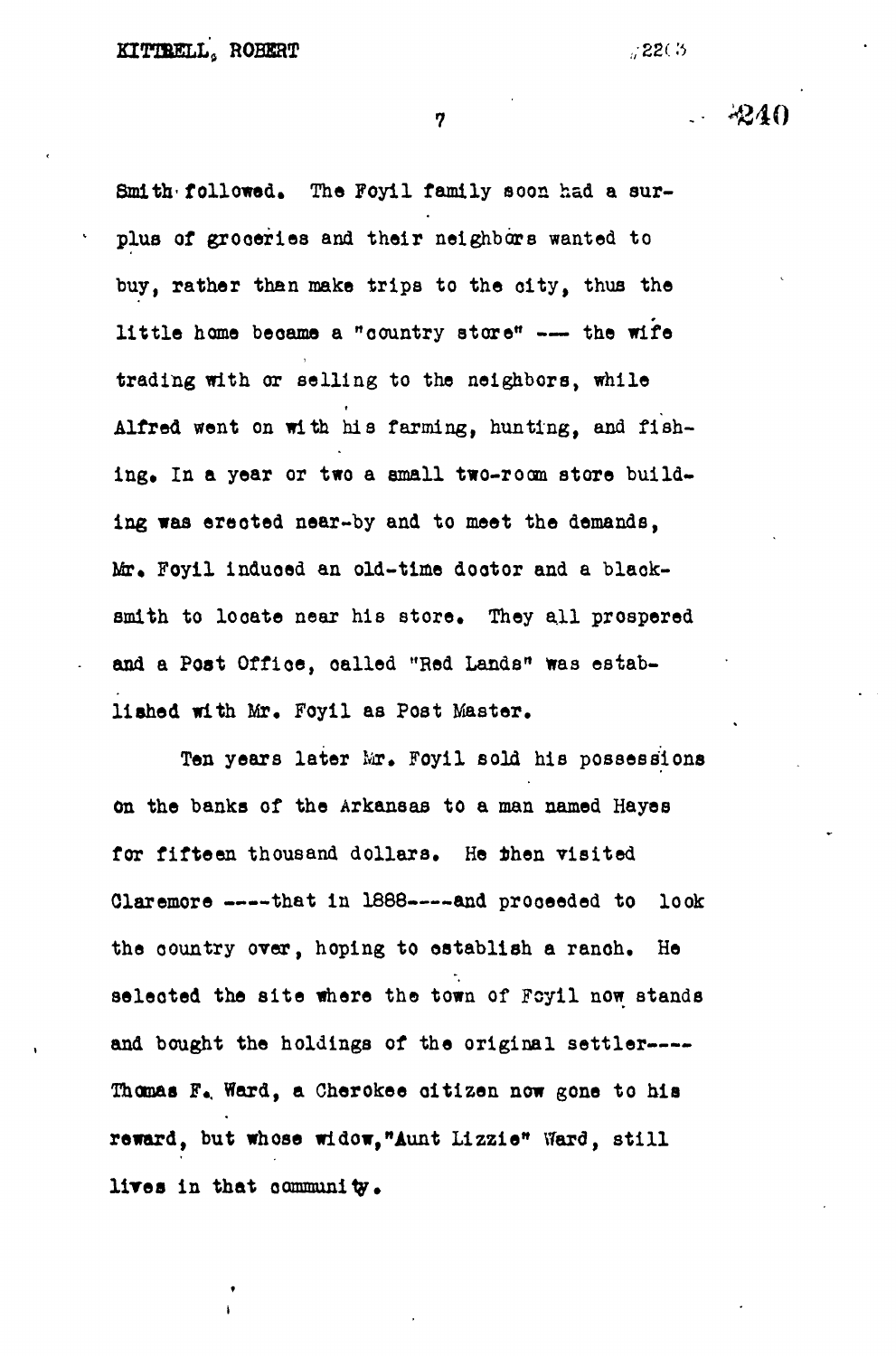• Mr. Foyil moved his wife and her baby Milo Foyil who has for the past several years been employed in the State School Land Department at Oklahoma City, to their new home. Soon, the pioneer hut purchased from Mr. Ward gave way to a commodious frame house, iyo stories high with a basement and modern conveniences. He acquired many head of cattle, as well as horses, hogs, and goats, and the ranoh was a reality.

The Frisoo Railroad ran through his lands, but the nearest shipping points or Post Offices ( were Claremore and Chelsea, the former ten miles south, the latter about the same distance north. But Mr. Foyil liked to have things a "little more conveient" so he entered into negotiations with the Railroad to build a side track and loading  $v = \frac{1}{2}$  . The  $\frac{1}{2}$  such that  $\frac{1}{2}$ rack in his pastures for his conveience in receiving and shipping out cattle. The Eoyil ranoh was going strong when the "Cherokee Strip Payment " approaohed. Seeing the opportunity to buy and sell to advantage he proceeded to put in a store stocked with staple merchandise and people for miles around

241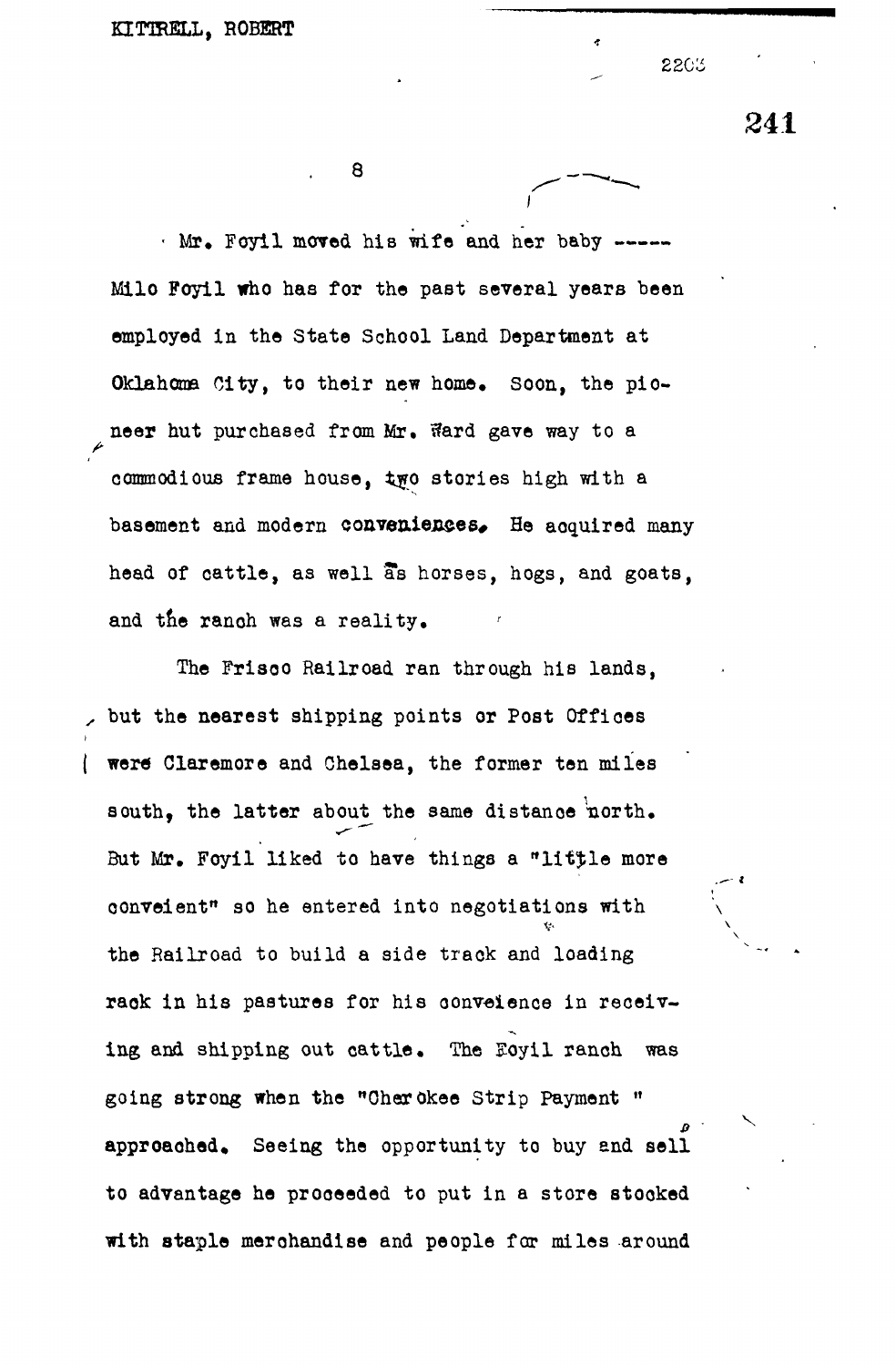$\mathbf{Q}$ 

*{,*

came to his place to trade. He went to Springfield, Missouri, and arranged with the Holland 'Financing Company to finance a projeot and he sold thousands of dollars worth of merchandise to be"paid for out of the "Strip Payment" and when the final payment was actually made at Claremore, in 1895, Alfred Foyil walked out with something like fifty thousand to the good. Then improvements followed———a larger store was built, a blacksmith shop was opened, a hotel erected, grist mills installed and a Post Office established with Alfred Foyil as Postmaster.

Hugh Davis, a crippled man, was plaoed in charge of the store and Post Office with Wilson Davis, "Bill Lewis" and sometimes another as clerks to wait on oustomers. Dr, Tinsley another Confederate, came in from Missouri and located at Foyil----He was a grand old Physician of the old school----- the type who got out at night, rode for many miles on a horse to rural homes and actually oured people. He died at Foyil about 1927 at the advanced age of 97,

242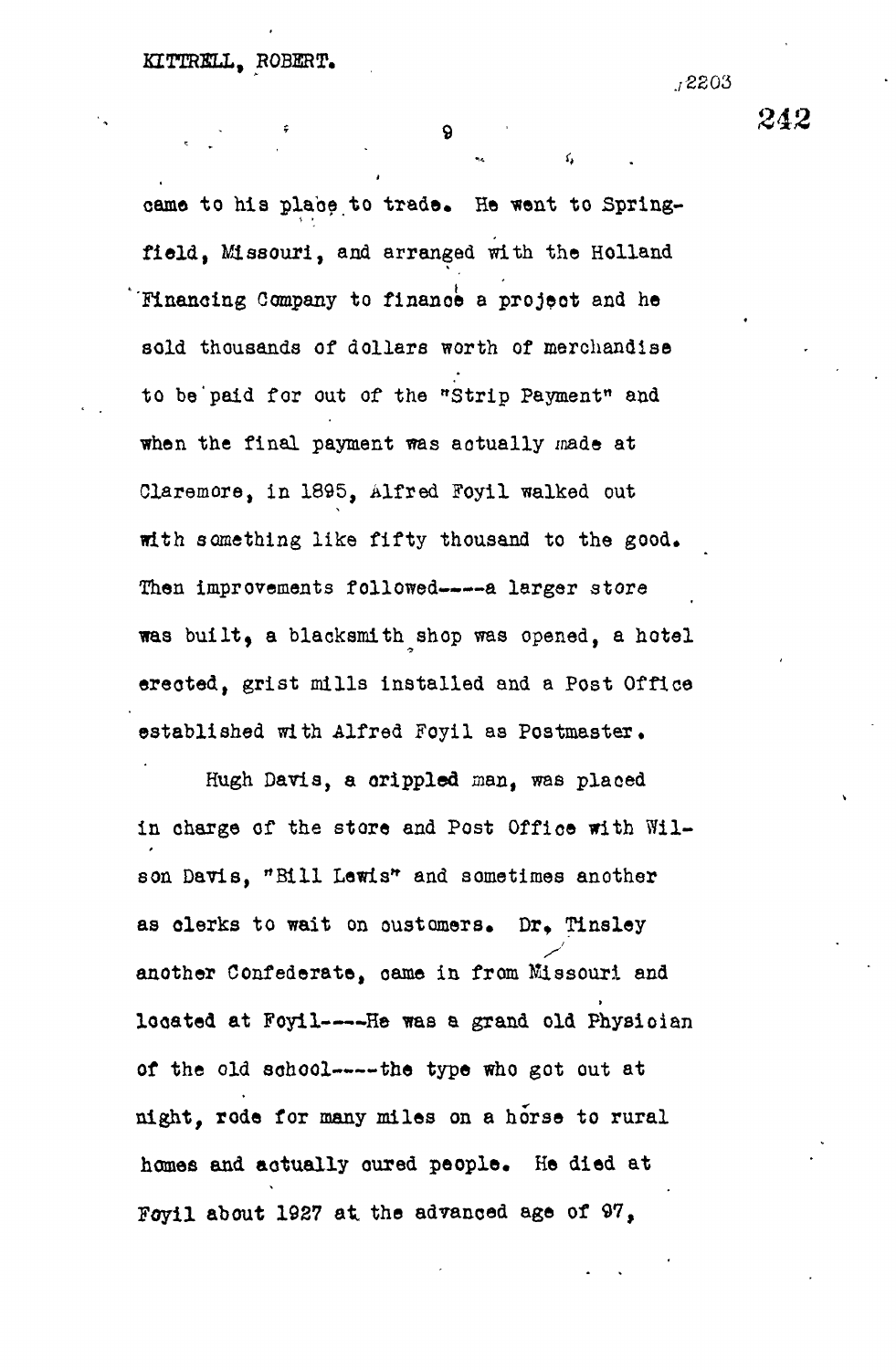$+2203$ 

ويرة

his wife Aunt Millie lived five years after his death'. About 1901 "Willie Harper", now a praotioing attorney in Claremore arrived from a year of adventure in Central America, where he had of adventure in  $\mathcal{B}_1$  and  $\mathcal{B}_2$  are hence hence he hadronical  $\mathcal{B}_2$ seen sights in a Revolutionary Army. The young adventurer and the aged merchant soon became fast **adventurer** and the aged merchant soon became fast friends and he was placed in charge of the accounts of the accounts of the accounts of the accounts of the accounts of the accounts of the accounts of the accounts of the accounts of the accounts of the accounts of the acc  $\alpha$  as well as well as well as well as well as  $\alpha$ **correspondence that there until about 1907** when the business was liquidated, we have a set of  $\mathcal{L}_\text{max}$ 

10

aiJr, Foyil and his wife "Aunt Charlotte" had but o, ne child of the their own. At least the three orphanics of the three orphanics of the three orphanics of girls found a home with them----they were Alice Bolen, a white girl, now the wife of  $\pi$ . P. Payne, Rogers County's first **Registrar** of Deeds; Minnie Buokner and Elsie Surratt, both of Cherokee blood. Mis& Buokner became the wife of 'illiam Richard Holland and still lives at Foyil, while Miss Surratt married W. B. **Harper,** (the "Willie" Harper referred to above) and they lived together for many years ---

243